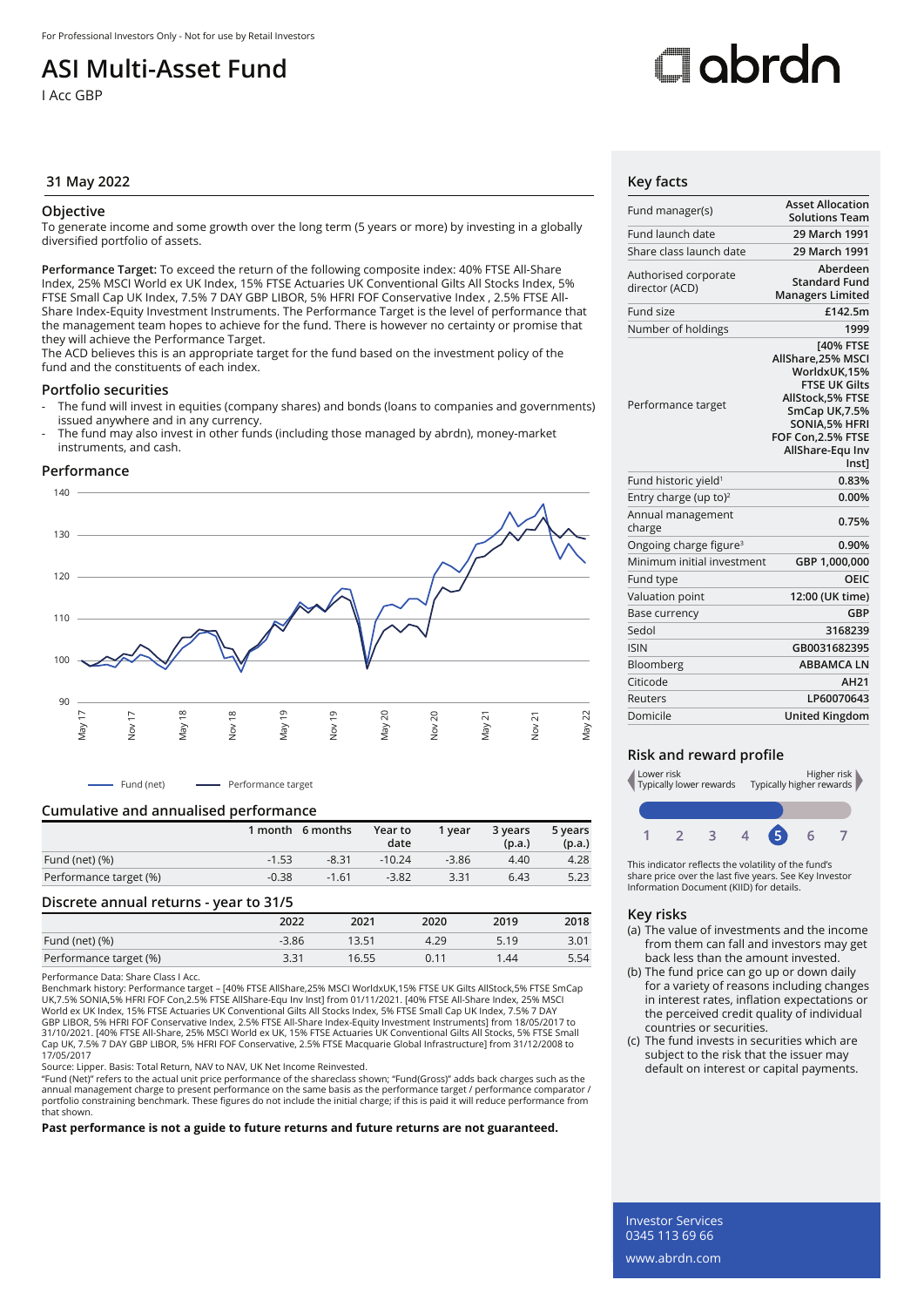### **Management process**

- The management team use their discretion (active management) to identify the investments they believe are most appropriate for the fund's objective.
- Their primary focus is on stock selection using research techniques to select individual holdings. The research process is focused on identifying companies where the management team have a different view of a company's prospects to that of the market, and which align with their views regarding future economic and business conditions.
- The composite index is used as a reference point for portfolio construction and as a basis for setting risk constraints. Due to the active nature of the management process, the fund's performance profile may deviate significantly from that of the composite Index.

### **Top Ten Holdings**

Source : abrdn 31/05/2022

### **Composition by asset (%)**

| AstraZeneca                | 4.1  |
|----------------------------|------|
| Diageo                     | 2.7  |
| Pantheon International     | 2.3  |
| <b>HICL Infrastructure</b> | 1.8  |
| SL Private Equity Trust    | 1.7  |
| <b>RELX</b>                | 1.7  |
| Aveva                      | 1.7  |
| Prudential                 | 1.6  |
| Weir Group                 | 1.4  |
| Telecom Plus               | 1.4  |
| Assets in top ten holdings | 20.4 |

Figures may not always sum to 100 due to rounding.

| Financials                    | 11.1 <sub>1</sub><br><b>Service Control</b> |
|-------------------------------|---------------------------------------------|
| Industrials                   | 10.2                                        |
| Information Technology        | $9.6$ $\blacksquare$                        |
| Health Care                   | 9.11<br><b>Contract Contract</b>            |
| Consumer Staples              | 6.31<br><b>STATISTICS</b>                   |
| Consumer Discretionary        | $6.3$ $\blacksquare$                        |
| Utilities                     | $4.7 \blacksquare$                          |
| <b>Communication Services</b> | $4.0 \blacksquare$                          |
| Cash                          | 7.8                                         |
| Other                         | 30.8                                        |

(d) The use of derivatives carries the risk of reduced liquidity, substantial loss and increased volatility in adverse market conditions, such as a failure amongst market participants. The use of derivatives may result in the fund being leveraged (where market exposure and thus the potential for loss by the fund exceeds the amount it has invested) and in these market conditions the effect of leverage will be to magnify losses.

- (e) The fund invests in emerging market equities and / or bonds. Investing in emerging markets involves a greater risk of loss than investing in more developed markets due to, among other factors, greater political, tax, economic, foreign exchange, liquidity and regulatory risks.
- (f) The fund invests in equity and equity related securities. These are sensitive to variations in the stock markets which can be volatile and change substantially in short periods of time.
- (g) The fund invests in high yielding bonds which carry a greater risk of default than those with lower yields.

### **Derivative usage**

- The fund may use derivatives to reduce risk, to reduce cost and/or generate additional income or consistent with the risk profile of the fund (often referred to as 'Efficient Portfolio Management').
- Derivative usage in the fund is expected to be limited. Where derivatives are used, this would mainly be in response to significant inflows into the fund so that in these instances, cash can be invested while maintaining the fund's existing allocations to company shares.